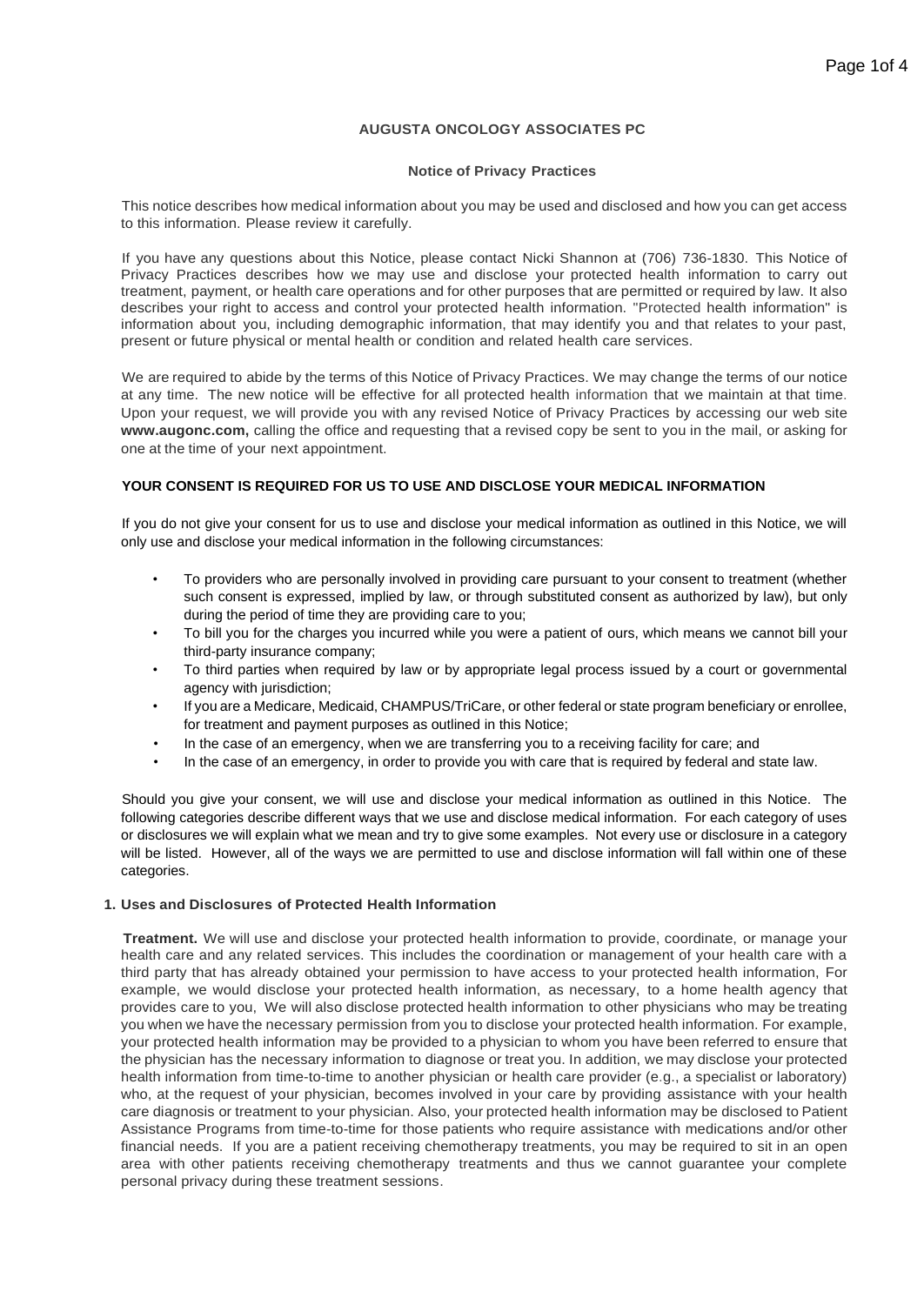**Payment.** Your protected health information will be used, as needed, to obtain payment for your health care services. This may include certain activities that your health insurance plan may undertake before it approves or pays for the health care services we recommend for you such as, making a determination of eligibility or coverage for insurance benefits, reviewing services provided to you for medical necessity, and undertaking utilization review activities. For example, obtaining approval for a hospital stay may require that your relevant protected health information be disclosed to the health plan to obtain approval for the hospital admission.

**Healthcare Operations.** We may use or disclose, as needed, your protected health information in order to support the business activities of your physician's practice. These activities include, but are not limited to, quality assessment activities, employee review activities, training *of* medical students, licensing , marketing and fundraising activities, and conducting or arranging for other business activities.

- For example, we may disclose your protected health information to medical school students that see patients at our office. In addition, we may use a sign-in sheet at the registration desk where you will be asked to sign your name and indicate your physician. We may also call you by name in the waiting room when your physician is ready to see you. We may useor disclose our protected health information, as necessary, to contact you to remind you of your appointment.
- We will share your protected health information with third party "business associates" that perform various activities, (e.g., billing or transcription services) for the practice. Whenever an arrangement between our office and a business associate involves the use or disclosure of your protected health information, we will have a written contract that contains terms that will protect the privacy of your protected health information.
- We may use or disclose your protected health information, as necessary, to provide you with information about treatment alternatives or other health-related benefits and services that may be of interest to you. We may also use and disclose your protected health information for other marketing activities. For example, your name and address may be used to send you a newsletter about our practice and the services we offer. We may also send out information about products or services that we believe may be beneficial to you. You may contact our Privacy Official to request that these materials not be sent to you.
- We may use or disclose your demographic information and the dates that you received treatment from your physician, as necessary, in order to contact you for fund-raising activities supported by our office. If you do not want to receive these materials, please contact our Privacy Official and request that these fund-raising materials not be sent to you.

**Permitted and Required Uses and Disclosures That May be Made with your Authorization or Opportunity to Object:** We may use and disclose your protected health information in the following instances. You have the opportunity to agree or object to the use or disclosure of all or part of your protected health information. If you are not present or able to agree or object to the use or disclosure of the protected health information, then your physician may, using professional judgment, determine whether the disclosure is in your best interest. In this case, only the protected health information that is relevant to your health care will be disclosed.

- Unless you object, we may disclose to a member of your family, a relative, a closefriend or any other person you identify, your protected health information that directly relates to that person's involvement in your health care. If you are unable to agree or object to such a disclosure, we may disclose such information as necessary if we determine that it is in your best interest based on our professional judgment.
- We may use or disclose protected health information to notify or assist in notifying a family member, personal representative or any other person that is responsible for your care of your location, general condition or death.
- We may use or disclose your protected health information to an authorized public or private entity to assist in disaster relief efforts and to coordinate uses and disclosures to family or other individuals involved in your health care.

**Other Permitted and Required Uses and Disclosures That May Be Made Without Your Authorization or Opportunity to Object.** We may use or disclose your protected health information in the following situations without your authorization. These situations include:

- **Required by Law:** We may use or disclose your protected health information to the extent that the use or disclosure is required by law. The use or disclosure will be made in compliance with the law and will be limited to the relevant requirements of the law. You will be notified, if and as required by law, of any such uses or disclosures.
- **Public Health Risks.** We may disclose without your consent medical information about you for public health activities. These activities generally include but are not limited to the following: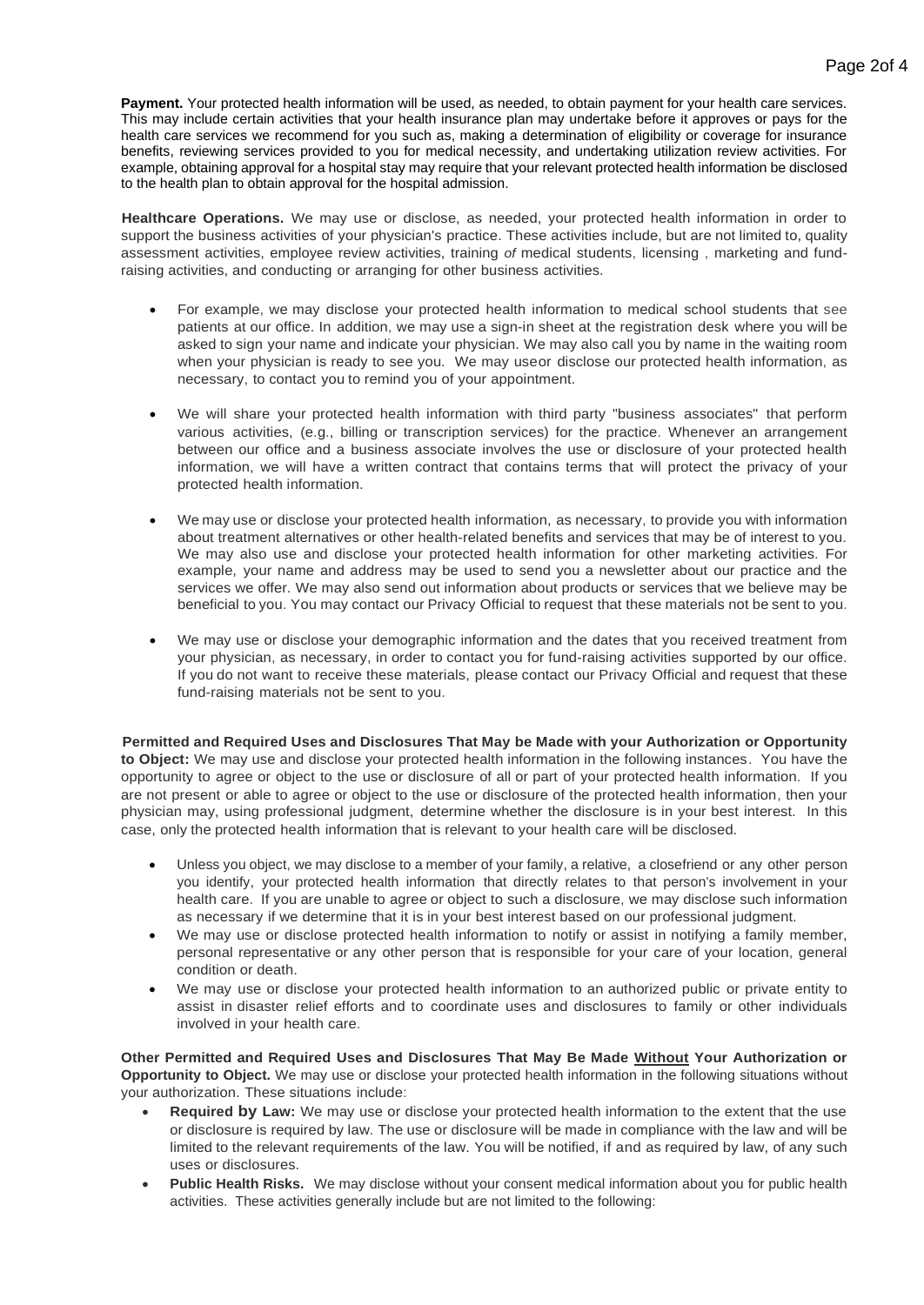- o To report, prevent or control disease, injury, or disability;
- o To report births, deaths, and certain injuries or illnesses;
- o To report reactions to medications or problems with products;
- o To notify people of recalls of products they may be using;
- o To notify a person who may have been exposed to a disease or may be at risk for contracting or spreading a disease or condition; and
- o To report suspected abuse or neglect as required by law.
- **Workers' Compensation:** Your protected health information may be disclosed by us as authorized to comply with workers' compensation laws and other similar legally established programs.
- **Inmates:** If you are an inmate of a correctional institution or in the custody of law enforcement, we may release medical information about you to the correctional institution or law enforcement official who has custody of you, if the correctional institution or law enforcement official represents to us that such medical information is necessary: (1) to provide you with health care; (2) to protect your health and safety or the health and safety of others; (3) to protect the safety and security of officers, employees, or others at the correctional institution or involved in transporting you; (4) for law enforcement to maintain safety and good order at the correctional institution; or (5) to obtain payment for services provided to you. If you are in the custody of the Georgia Department of Corrections ("DOC") and the DOC requests your medical records, we are required to provide the DOC with access to your records.

**Required Uses and Disclosures:** Under the law, we must make disclosures to you and when required by the Secretaryof the Department of Health and Human Services to investigate or determine our compliance with the requirements of the Privacy Rules that are a part of HIPAA.

**2. Your Rights** Following is a statement of your rights with respect to your protected health information and a brief description of how you may exercise these rights.

- **You have the right to inspect and copy your protected health information.** This means you may inspect and obtain a copy of protected health information about yourself that is contained in a designated record set for as long as we maintain the information. If you need a paper copy of your protected health information, the first copy will be free. Any paper copy thereafter will follow the fee chart designated by state law. Electronic copies of your records are always free if we can transmit them to you electronically without having to copy them onto a CD, DVD, or other media. A "designated record set" contains medical and billing records and any other records that your physician and the practice use for making decisions about you. Under federal law, however, you may not inspect or copy the following records: psychotherapy notes; information compiled in reasonable anticipation of, or use in, a civil, criminal, or administrative action or proceeding; and protected health information that is subject to law that prohibits access to protected health information. Depending on the circumstances, a decision to deny access may be re-viewable. Please contact our Privacy Contact if you have questions about access to your medical record.
- **You have the right to request a restriction of your protected health information.** This means you may ask us not to use or disclose any part of your protected health information for the purposes of treatment, payment or healthcare operations. You may also request that your healthcare provider not tell your health insurance company about care you receive or drugs you take if you pay for the care or drugs in full and the provider does not need to get paid by your insurance company. You may also request that any part of your protected health information not be disclosed to family members or friends who may be involved in your care or for notification purposes as described in this Notice of Privacy Practices. Your request must state the specific restriction requested and to whom you want the restriction to apply. Your physician is not required to agree to a restriction that you may request. If the physician believes it is in your best interest to permit use and disclosure of your protected health information, your protected health information will not be restricted. If your physician does agree to the requested restriction, we may not use or disclose your protected health information in violation of that restriction unless it is needed to provide emergency treatment. With this in mind, please discuss any restriction you wish to request with your physician. You may request a restriction by contacting our PrivacyOfficer.

You may request that we not disclose your medical information to your health insurance plan for some or all of the services you receive during a visit to any Augusta Oncology location. If you pay the charges for those services you do not want disclosed in full at the time of such service, we are required to agree to your request. "In full" means the amount we charge for the service, not your copay, coinsurance, or deductible responsibility when your insurer pays for your care. Please note that once information about a service has been submitted to your health plan, we cannot agree to your request. If you think you may wish to restrict the disclosure of your medical information for a certain service, please let us know as early in your visit as possible.